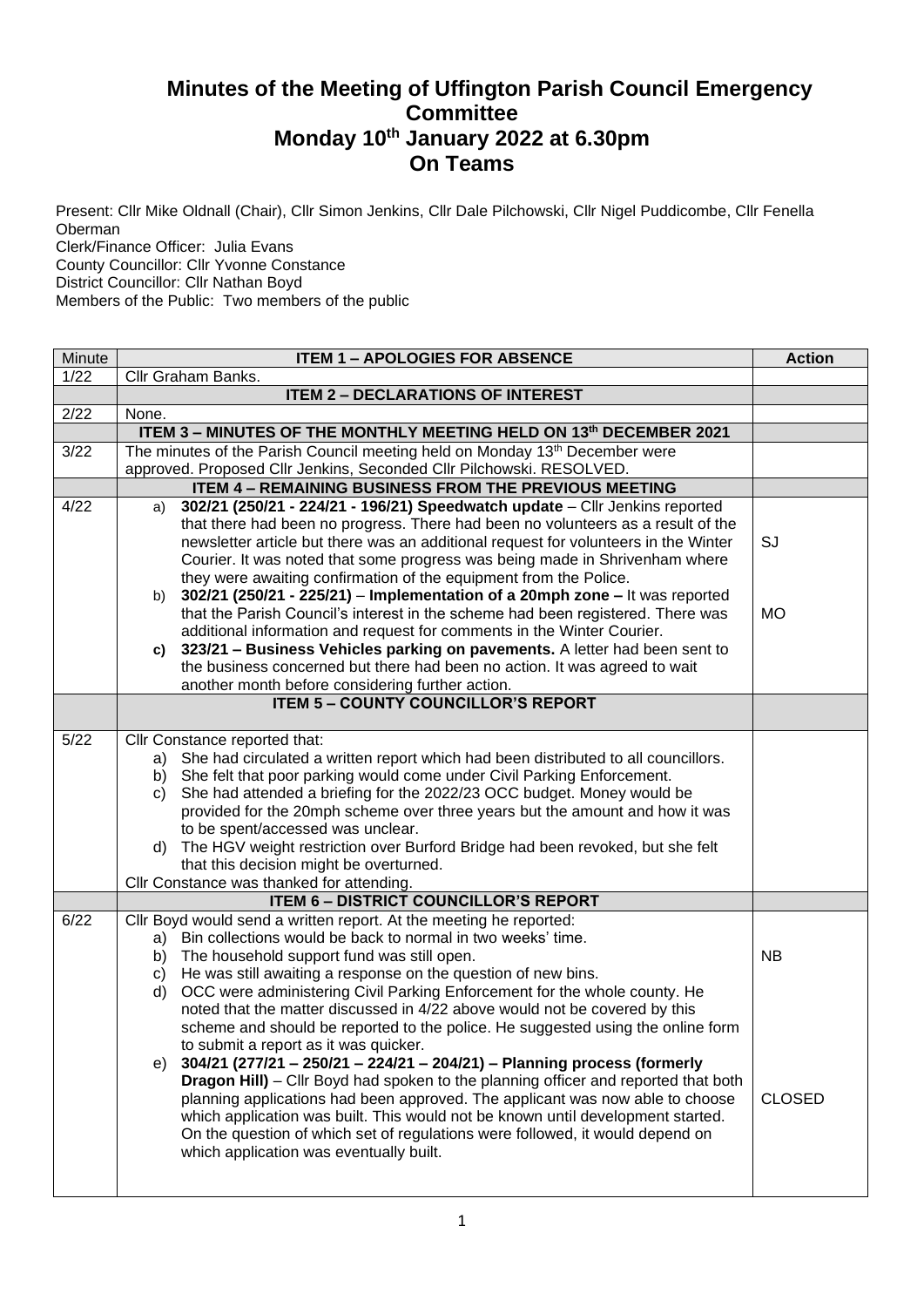|       | Cllr Puddicombe asked whether the Christmas Tree collection scheme would operate this          |              |
|-------|------------------------------------------------------------------------------------------------|--------------|
|       | year. Cllr Boyd reported that Christmas Trees could be left next to the brown bin on the       |              |
|       | next green/brown bin collection day (18 January).                                              |              |
|       | Cllr Boyd was thanked for attending.                                                           |              |
|       | <b>ITEM 7 - OPEN FORUM</b>                                                                     |              |
| 7/22  | Mr Coxhead welcomed the news about Burford Bridge and reported that he had applied             |              |
|       | for an exemption certificate to cross it but this had been refused and would result in a 60    |              |
|       | mile detour. Cllr Constance noted that the scheme had only been intended to stop through       |              |
|       |                                                                                                |              |
|       | traffic, not to prevent legitimate businesses from operating. She asked Mr Coxhead to          |              |
|       | send her his email address so that she could liaise with him over the matter.                  |              |
|       | Mr Coxhead reported that he had been unable to access the Defibrillator training. Cllr         |              |
|       | Pilchowski noted that there had been issues. He offered to help Mr Coxhead if he               | <b>DP</b>    |
|       | continued to experience problems.                                                              |              |
|       | Mr Coxhead was thanked for carrying out the annual ditch clearance.                            |              |
|       | <b>ITEM 8 - ONGOING PROJECTS</b>                                                               |              |
| 8/22  | <b>Improvements to Broadband</b>                                                               |              |
|       | Ms Foxhall had received no response from Openreach despite chasing them. She                   | KF /         |
|       | suggested following this up with the relevant OCC officer. Cllr Constance noted that other     |              |
|       |                                                                                                | <b>MO</b>    |
|       | villages were experiencing the same problem, which she felt could be due to low take-up        |              |
|       | numbers. Cllr Oldnall had received only a holding reply from Airband (despite the fact that    |              |
|       | fibre was already being installed!) asking for information on their roll-out. Cllr Jenkins     |              |
|       | noted that a number of road closures were being planned to enable Airband to install their     |              |
|       | cables.                                                                                        |              |
| 9/22  | Access to the Paddock (formerly Vehicle Bridge to the Allotments).                             |              |
|       | Cllr Jenkins reported that there was no progress. He was to chase for an update.               | SJ           |
| 10/22 | Conversion of the three stiles on FP26. The application for funding had been                   |              |
|       | submitted to TOE. They will start to consider all applications after 20 <sup>th</sup> January. | SJ           |
|       | <b>ITEM 9 - PLANNING MATTERS</b>                                                               |              |
| 11/22 | New Applications to be considered:                                                             |              |
|       | a) P21/V3460/LDP - 1 Hill View. Single storey rear extension. This was a permitted             | <b>Clerk</b> |
|       |                                                                                                |              |
|       | development application. For information only.                                                 |              |
|       |                                                                                                |              |
|       | Cllr Boyd asked about the Moor Mill Barn application as he had not seen this on an             |              |
|       | agenda. It was explained that this was discussed at the December meeting. He noted that        |              |
|       | a response had been submitted about contaminated land. He agreed to get clarification          |              |
|       | on whether the Parish Council was able to comment on the application. A resident had           |              |
|       | asked Cllr Oldnall about the footpath, but it was pointed out that this was outside the site   |              |
|       | so not shown or included in the plans.                                                         |              |
|       |                                                                                                | <b>YC</b>    |
|       | Cllr Jenkins noted that he had found it difficult to get a response from Arthur McEwan-        |              |
|       | James about the FP4 footbridge stiles nearby which were in a dangerous condition. Cllr         |              |
|       |                                                                                                |              |
|       | Constance agreed to assist.                                                                    |              |
| 12/22 | To consider any new applications received since the publication of the agenda                  |              |
|       | None.                                                                                          |              |
| 13/22 | Update on outstanding planning applications:                                                   |              |
|       | P21/V3366/N4B - Moor Mill Barn, Moor Mill Farm. For information only.<br>a)                    |              |
|       | P21/V3056/HH - 9 Jacksmeadow. Extension to existing fence (retrospective).<br>b)               |              |
|       | Awaiting determination.                                                                        |              |
|       | P21/V2645/HH - The Clock House, High Street. Extension to existing building.<br>C)             |              |
|       | Permission granted.                                                                            |              |
| 14/22 | Britchcombe Farm - report on Working Group meeting. Cllr Jenkins had<br>a)                     | SJ           |
|       | circulated a report ahead of the meeting. Another meeting of the Working Group                 |              |
|       | was scheduled for 20 <sup>th</sup> January. The talk by David Miles had been postponed due     |              |
|       | to Covid.                                                                                      |              |
|       | Discussion with Raoul Fraser. Mr Fraser from Lovat Parks had been invited to                   |              |
|       | b)                                                                                             |              |
|       | join a Parish Council Open Forum to explain his intentions for the Britchcombe                 |              |
|       | Farm site. He had accepted and requested that he attend the March meeting.                     |              |
|       | Discussion followed on an application that had been submitted by Lovat Parks in                |              |
|       | the New Forest which had been the subject of many local objections. Cllr Jenkins               |              |
|       | offered to send details on request. There followed a discussion on permanent and               |              |
|       | temporary camping sites.                                                                       |              |
|       | World Heritage Status. The Working Group had suggested that World Heritage<br>C)               |              |
|       |                                                                                                |              |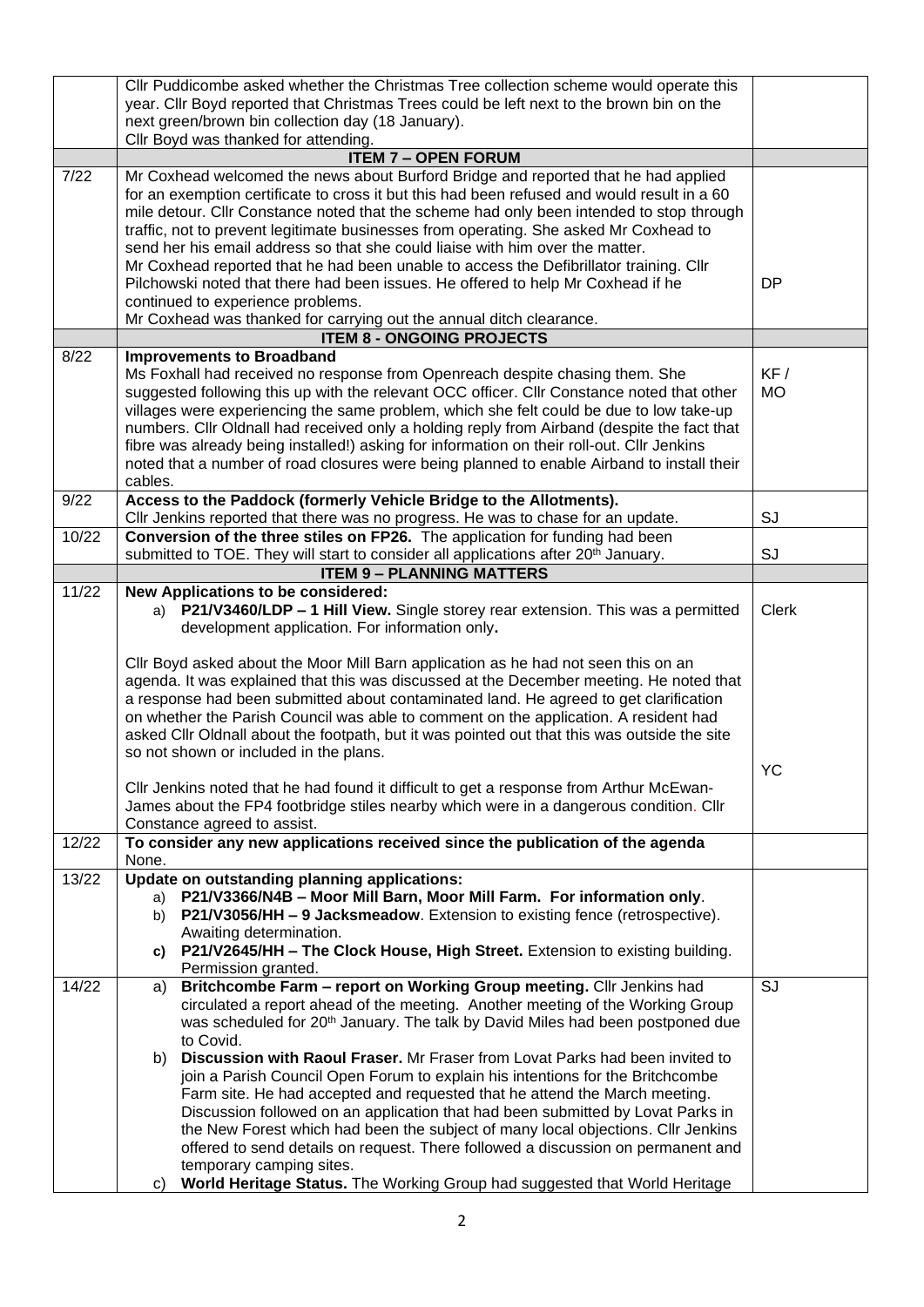|       |                   | Site status should be applied for, in respect of White Horse Hill and the<br>surrounding area. Cllr Jenkins had spoken with Dr Godfrey who had been<br>involved in an attempt to do this some years ago. However, it would be a long<br>drawn-out process and could take ten years to come to fruition. Cllr Constance<br>felt it was worth pursuing. Cllr Jenkins to follow up.                                                                                                                                                                                                                                                                                                                                                                                                                                                                                                                                                                                                                                                                                                                                                                                                                                                                                                                                                                                                                                                                                                                                                                                                                                                                                     | SJ                     |
|-------|-------------------|----------------------------------------------------------------------------------------------------------------------------------------------------------------------------------------------------------------------------------------------------------------------------------------------------------------------------------------------------------------------------------------------------------------------------------------------------------------------------------------------------------------------------------------------------------------------------------------------------------------------------------------------------------------------------------------------------------------------------------------------------------------------------------------------------------------------------------------------------------------------------------------------------------------------------------------------------------------------------------------------------------------------------------------------------------------------------------------------------------------------------------------------------------------------------------------------------------------------------------------------------------------------------------------------------------------------------------------------------------------------------------------------------------------------------------------------------------------------------------------------------------------------------------------------------------------------------------------------------------------------------------------------------------------------|------------------------|
|       |                   | <b>ITEM 10 - FINANCE</b>                                                                                                                                                                                                                                                                                                                                                                                                                                                                                                                                                                                                                                                                                                                                                                                                                                                                                                                                                                                                                                                                                                                                                                                                                                                                                                                                                                                                                                                                                                                                                                                                                                             |                        |
| 15/22 | a)                | To approve January payments: Payments totalling £1145.34 were approved.<br>Proposed: Cllr Jenkins, seconded: Cllr Puddicombe. RESOLVED. Cllr Oldnall to                                                                                                                                                                                                                                                                                                                                                                                                                                                                                                                                                                                                                                                                                                                                                                                                                                                                                                                                                                                                                                                                                                                                                                                                                                                                                                                                                                                                                                                                                                              | <b>MO</b>              |
|       |                   | authorise the payments online.<br>b) 2022/23 Budget Allocations: The revised budget allocations had been<br>circulated ahead of the meeting. The main revisions were:<br>Uplift reduced to a 5% increase in the precept as previously agreed<br>The '20 is Plenty' funding removed<br>An uplift to village maintenance to cover 'lengthman' type work on the<br>Jubilee Field stream etc<br>An uplift to the Old School Room in-year repairs and for Major Repairs<br>EMR as agreed previously<br>£2k for the allotment fence repair/replacement<br>$\bullet$<br>Software Licenses has been increased (note: some from EMR not<br>precept) to cover potential costs for increasing business<br>continuity/resilience and replaces the specific 'Clerk Laptop' previously<br>budgeted for. A decision on the final solution has not yet been reached                                                                                                                                                                                                                                                                                                                                                                                                                                                                                                                                                                                                                                                                                                                                                                                                                  |                        |
|       |                   | or agreed.<br>The changes were noted and discussed. The budget allocations were approved.                                                                                                                                                                                                                                                                                                                                                                                                                                                                                                                                                                                                                                                                                                                                                                                                                                                                                                                                                                                                                                                                                                                                                                                                                                                                                                                                                                                                                                                                                                                                                                            |                        |
|       |                   | Proposed Cllr Jenkins, Seconded Cllr Pilchowski. RESOLVED.                                                                                                                                                                                                                                                                                                                                                                                                                                                                                                                                                                                                                                                                                                                                                                                                                                                                                                                                                                                                                                                                                                                                                                                                                                                                                                                                                                                                                                                                                                                                                                                                           |                        |
|       |                   | <b>ITEM 11 - THE JUBILEE FIELD TRUST</b>                                                                                                                                                                                                                                                                                                                                                                                                                                                                                                                                                                                                                                                                                                                                                                                                                                                                                                                                                                                                                                                                                                                                                                                                                                                                                                                                                                                                                                                                                                                                                                                                                             |                        |
| 16/22 |                   | a) Update. The scrap metal bar had been disposed of along with a chair that had                                                                                                                                                                                                                                                                                                                                                                                                                                                                                                                                                                                                                                                                                                                                                                                                                                                                                                                                                                                                                                                                                                                                                                                                                                                                                                                                                                                                                                                                                                                                                                                      |                        |
|       |                   | been found on the allotments.                                                                                                                                                                                                                                                                                                                                                                                                                                                                                                                                                                                                                                                                                                                                                                                                                                                                                                                                                                                                                                                                                                                                                                                                                                                                                                                                                                                                                                                                                                                                                                                                                                        |                        |
|       |                   | b) Monthly play area inspection.                                                                                                                                                                                                                                                                                                                                                                                                                                                                                                                                                                                                                                                                                                                                                                                                                                                                                                                                                                                                                                                                                                                                                                                                                                                                                                                                                                                                                                                                                                                                                                                                                                     |                        |
|       |                   | Cllr Oberman was to inspect the play area on $11th$ January and circulate a report.                                                                                                                                                                                                                                                                                                                                                                                                                                                                                                                                                                                                                                                                                                                                                                                                                                                                                                                                                                                                                                                                                                                                                                                                                                                                                                                                                                                                                                                                                                                                                                                  | <b>FO</b>              |
| 17/22 | C)<br>e)          | Request for a Memorial on the field. A meeting had been scheduled for 11 <sup>th</sup><br>January to discuss the location of a memorial tree, It was agreed that the<br>applicant would plant it themselves. Cllr Oldnall noted that there had been<br>another application for a memorial bench. He suggested installing this where the<br>old bench had been by the play area. The Parish Council was to review the<br>design prior to installation. Future maintenance was discussed but not felt to be<br>an urgent matter if the bench was a metal one. It was felt that the Village Hall<br>Committee should be notified. Cllr Oldnall to contact the applicant and the Village<br>Hall Committee. There was a question about whether the bench should go on the<br>Parish Council Asset register.<br>d) Applications to use the field. Cllr Oldnall to chase for an update on the request<br>to use the field for a wedding reception.<br>Afternote: A revised request had been received on 11 January and responded to<br>saying music would be allowed up to midnight in line with Village Hall policy.<br>Little Kickers. Their 2021 invoice had been paid and permission granted for<br>them to use the field again this year on the same terms. They had been asked to<br>use the MUGA area if the grass was very wet.<br><b>ITEM 12 - ALLOTMENTS UPDATE</b><br><b>Allotments Update</b><br>Cllr Puddicombe reported that the order for the new fence had been placed with<br>Shrivenham Fencing. The work was to be done in April. It had been agreed not to<br>carry out a temporary fix. Mr Godsell had been given a gift to thank him for his efforts | <b>MO</b><br><b>MO</b> |
|       |                   | over the year. A new tenant had been secured for one of the vacant plots. There were                                                                                                                                                                                                                                                                                                                                                                                                                                                                                                                                                                                                                                                                                                                                                                                                                                                                                                                                                                                                                                                                                                                                                                                                                                                                                                                                                                                                                                                                                                                                                                                 |                        |
|       |                   | a couple of plots in poor condition and addressing this was to be discussed with Mr<br>Godsell.                                                                                                                                                                                                                                                                                                                                                                                                                                                                                                                                                                                                                                                                                                                                                                                                                                                                                                                                                                                                                                                                                                                                                                                                                                                                                                                                                                                                                                                                                                                                                                      | <b>NP</b>              |
|       |                   | <b>ITEM 13 - OSR UPDATE</b>                                                                                                                                                                                                                                                                                                                                                                                                                                                                                                                                                                                                                                                                                                                                                                                                                                                                                                                                                                                                                                                                                                                                                                                                                                                                                                                                                                                                                                                                                                                                                                                                                                          |                        |
| 18/22 | <b>OSR Update</b> |                                                                                                                                                                                                                                                                                                                                                                                                                                                                                                                                                                                                                                                                                                                                                                                                                                                                                                                                                                                                                                                                                                                                                                                                                                                                                                                                                                                                                                                                                                                                                                                                                                                                      | <b>NP</b>              |
|       |                   | There was nothing to report. It was noted that the funds for the repair work were                                                                                                                                                                                                                                                                                                                                                                                                                                                                                                                                                                                                                                                                                                                                                                                                                                                                                                                                                                                                                                                                                                                                                                                                                                                                                                                                                                                                                                                                                                                                                                                    |                        |
|       |                   | included in the 2022/23 budget. No indication of timescales for the work had been<br>provided.                                                                                                                                                                                                                                                                                                                                                                                                                                                                                                                                                                                                                                                                                                                                                                                                                                                                                                                                                                                                                                                                                                                                                                                                                                                                                                                                                                                                                                                                                                                                                                       |                        |